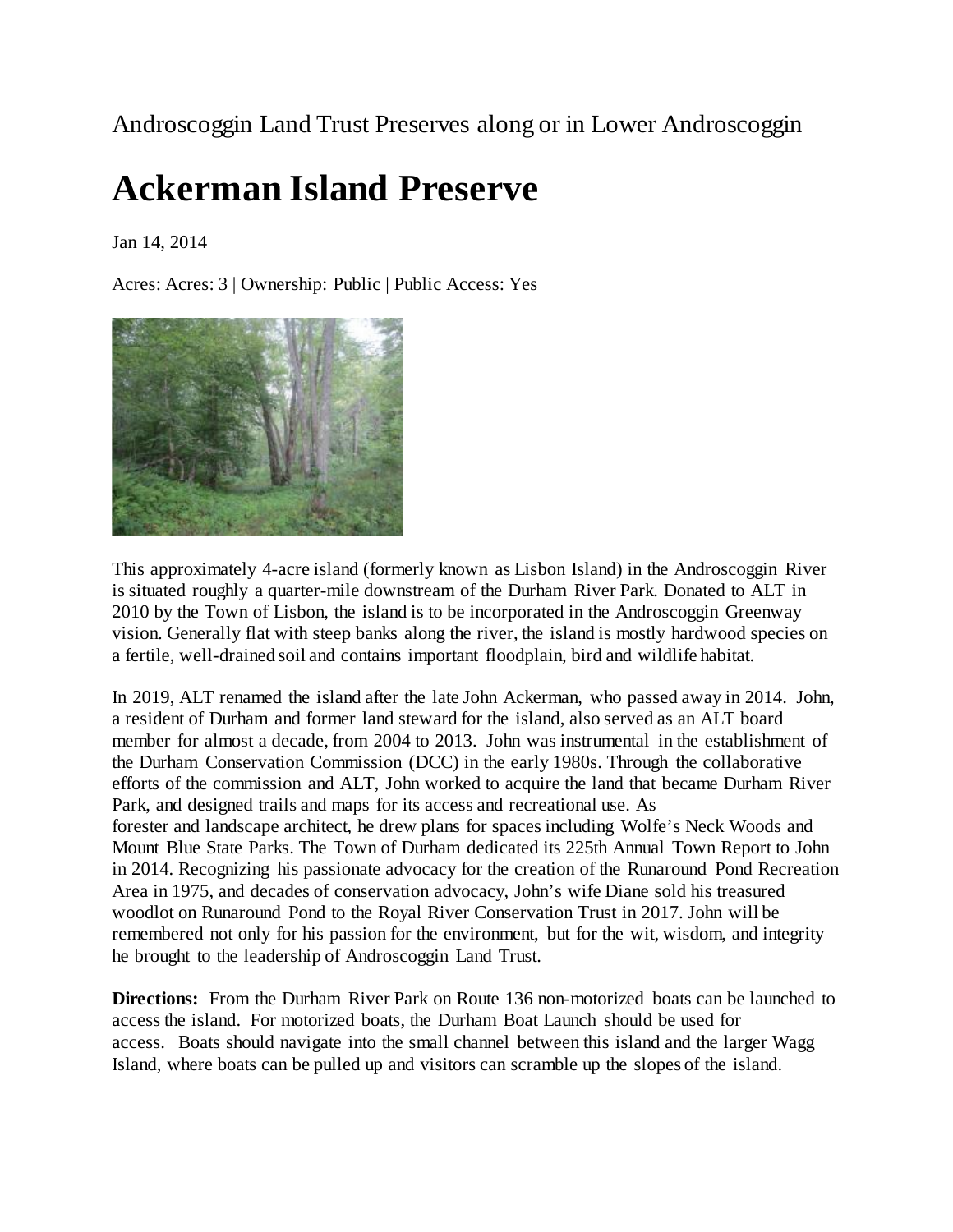## **Durham River Park**

Nov 8, 2013

Acres: Acres: 12 | Ownership: Public | Public Access: Yes



Owned by the Town of Durham and managed by the Durham Conservation Commission, ALT has held a conservation easement on the property since 2000. This park contains 12-acres of public parkland and forest along the Androscoggin River and contains a trail system that is open to the public.

**Directions:** The Protected Property, Durham River Park, is located on Route 136 several miles south of the Durham boat launch. It is diagonally across Route 136 from the Get N Go Variety Store. The property is located just north of the bend in the river and the area of Durham known historically as Southwest Bend.

# **Barker Mill Trail**

Jan 14, 2014

| Ownership: Private | Public Access: Yes



This is an approximately ¾ mile trail along the Little Androscoggin River in New Auburn. The property is privately owned by David Frank and ALT holds a license permitting the existence of the trail and trail maintenance.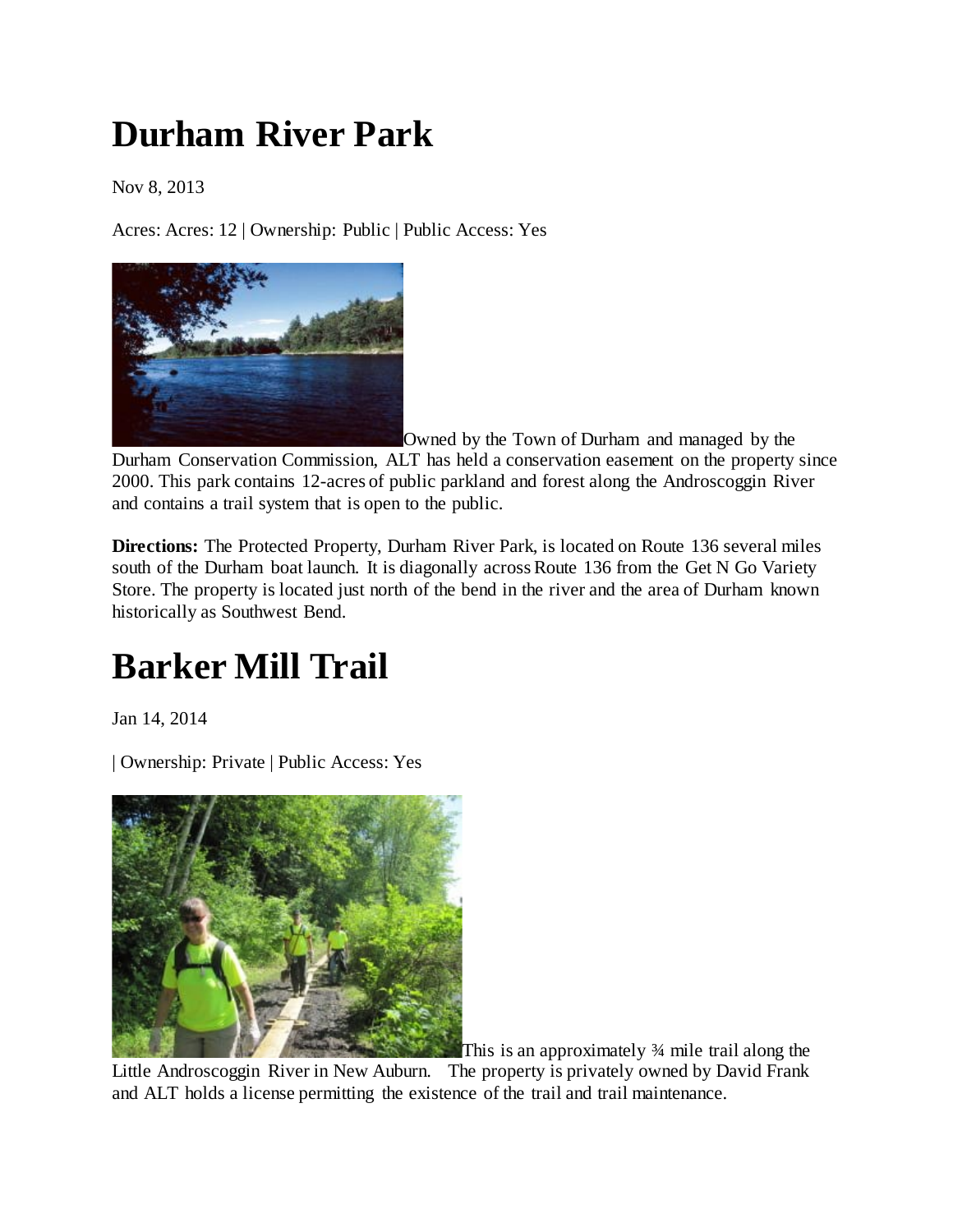The trail starts off Mill St. in New Auburn in the parking lot of Upper Barker Mill Hydroelectric Dam Project, owned by Ridgewood Renewable Power. The dam is on land owned by David Frank but leased by Ridgewood.

From the Lower Barker Mill Dam, the trail then runs southwest along the Little Androscoggin River for approximately ½ mile before encountering an Auburn Water District utility right of way. The trail follows the right of way back to Mill St. Users can either retrace their steps to the parking lot or walk back on the trail.

**Directions:** From downtown Auburn, follow Main Street to the intersection with Mill St and take a right onto Mill St. Drive past Barker Mill Arms apartment complex on the right. Just after this apartment complex there is an unmarked driveway on the right (that belongs to the dam operators). This entrance is to the parking lot of Upper Barker Mill Hydroelectric Dam. The trail begins here and you can park in this lot as long as you are not blocking the entrance gates to the dam. There are currently no signs marking the trail.

# **David Rancourt River Preserve**

Jan 14, 2014

Acres: Acres: 14 | Ownership: Public | Public Access: Yes

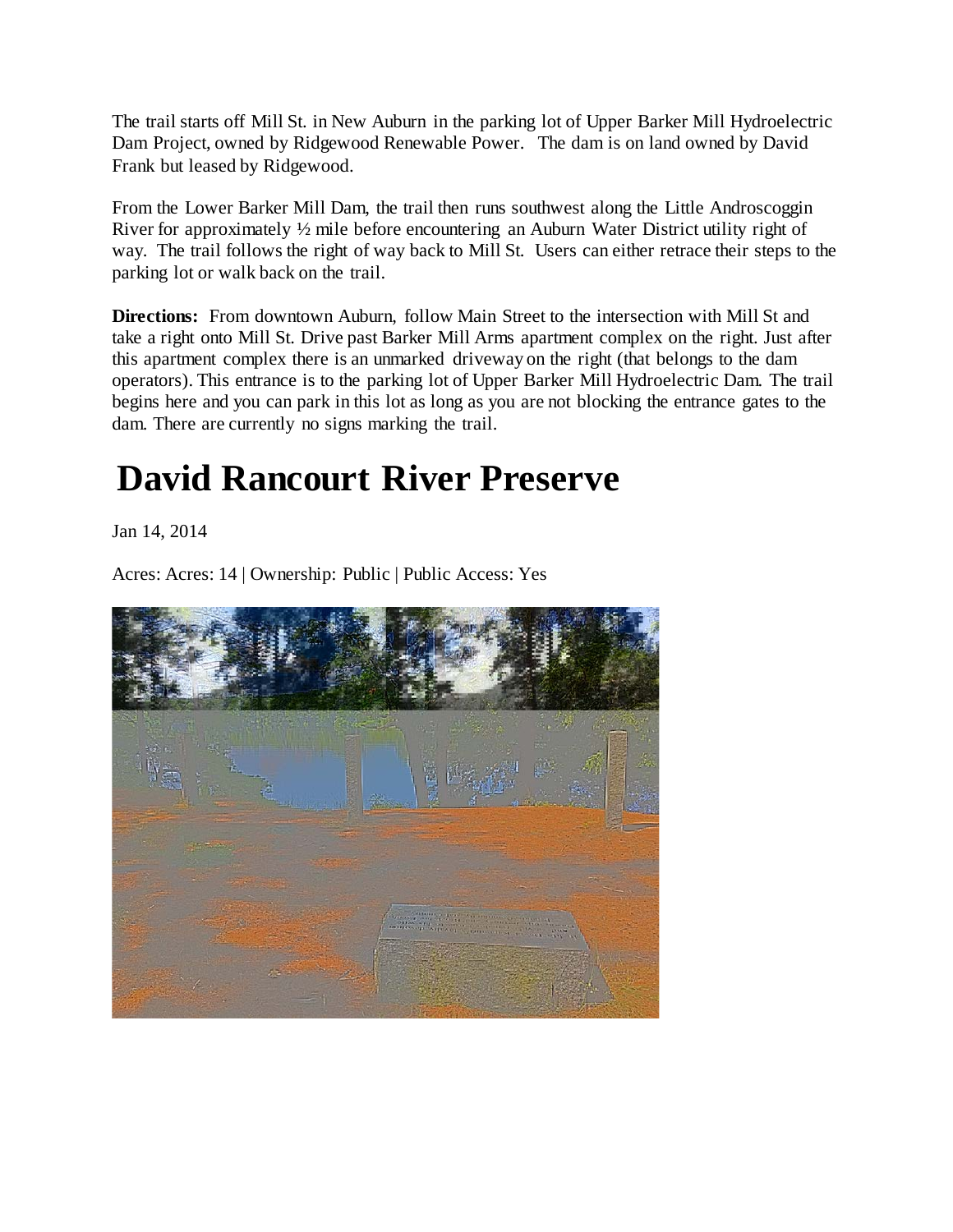This 14-acre preserve is owned by the Androscoggin Land Trust and is a component of the Androscoggin Greenway. The property was purchased from the City of Lewiston with Land for Maine's Future water access funds in 2007. The property contains an approximately 1 mile loop walking trail, a hand-carry boat launch, two beautiful sand beaches, and a scenic overlook. In 2008 the property was dedicated in memory of Deputy Rancourt, a man whose affinity for the river and dedication to his country and community will forever be appreciated.

![](_page_3_Picture_1.jpeg)

#### **Preserve Rules:**

- Please Carry in/carry out, Keep dogs on-leash and pick up after your dog, Remain on trails, Be respectful of private property boundaries.
- Allowed Uses Daytime non-motorized recreational use including: Hiking, Snowshoeing, XC Skiing, Dog-walking on-leash, Fishing, Archery hunting (by permission).
- Not Allowed Motorized Vehicles, Camping, Fires, Picking or removing of plants, Hunting with firearms (per city ordinance).